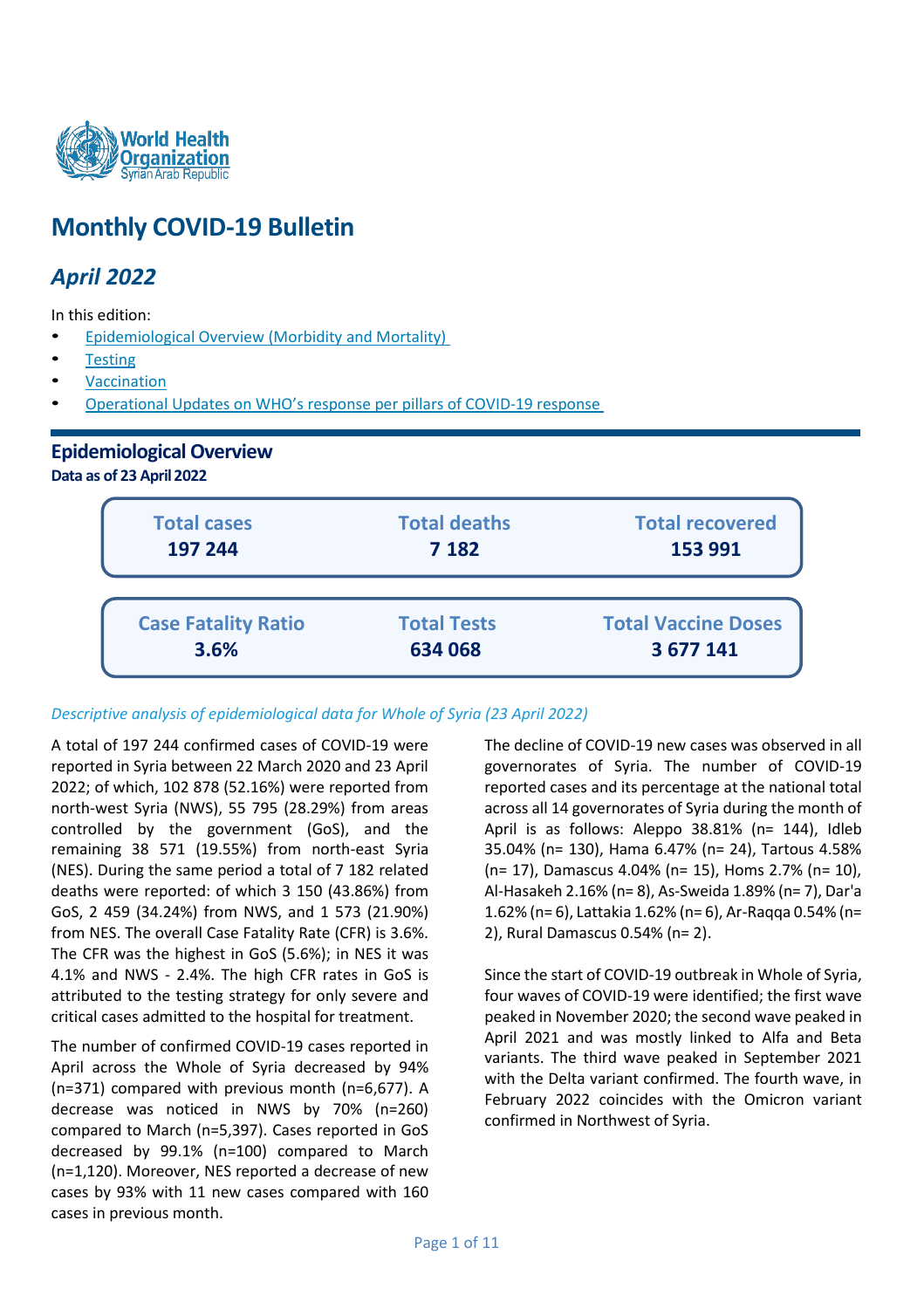#### **Figure 1. Whole of Syria weekly reported COVID-19 cases up to 23 April 2022**



#### Descriptive analysis per region

#### **Government of Syria**

COVID-19 cases in GoS areas showed decrease during April 2022, the 7-day moving average of new cases was 4 compared with 16 average cases in March 2022.





#### **North-east Syria**

There has been decrease of COVID-19 in NES since February 2022; the cases peaked on 12 February with 7-days moving average of 63 cases. The current 7-days moving average dropped to 1 case by the end of April 2022.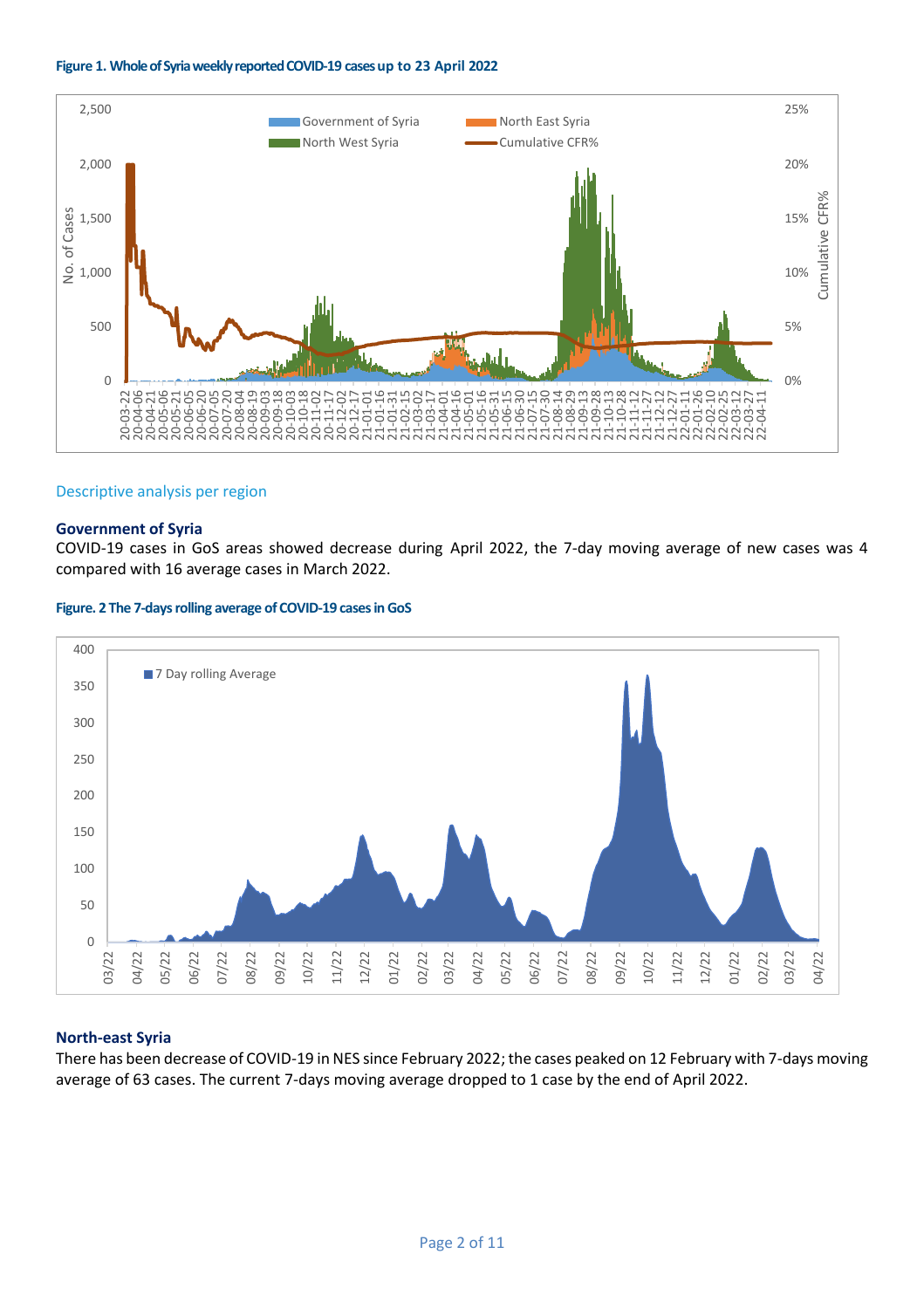#### **Figure 3. The 7-days rolling average of COVID-19 cases in NES**



#### **North-west Syria**

The number of confirmed cases in NWS decreased in April 2022, the 7-day moving average of new cases by the 23 of April is 11 cases.



#### **Figure 4.The 7-day rolling average of COVID-19 cases in NWS**

# **Deaths**

In April, the number of newly reported deaths associated with COVID-19 (n=32) is down by 73.1% compared to March 2022 (n= 119). The cumulative mortality rate has increased to 33.2 deaths per 100 000 cases. The highest number of COVID-19 associated deaths reported in April was in NWS (n=20) where deaths accounted for 62.5% of the total deaths in WoS. A total of 9 deaths (28.1%) was reported in GoS, and 3 deaths (9.4%) in NES. The cumulative case fatality rate is 3.6%. CFR remained highest in Deir-Ez-Zor 8.8%, Damascus 8.5%, and As-Swieda 8.7%. The high CFR is attributed to the current testing strategy, basically testing severe COVID-19 cases admitted to hospitals, while testing of mild and moderate cases Ag-RDTs is available only in some PHCs.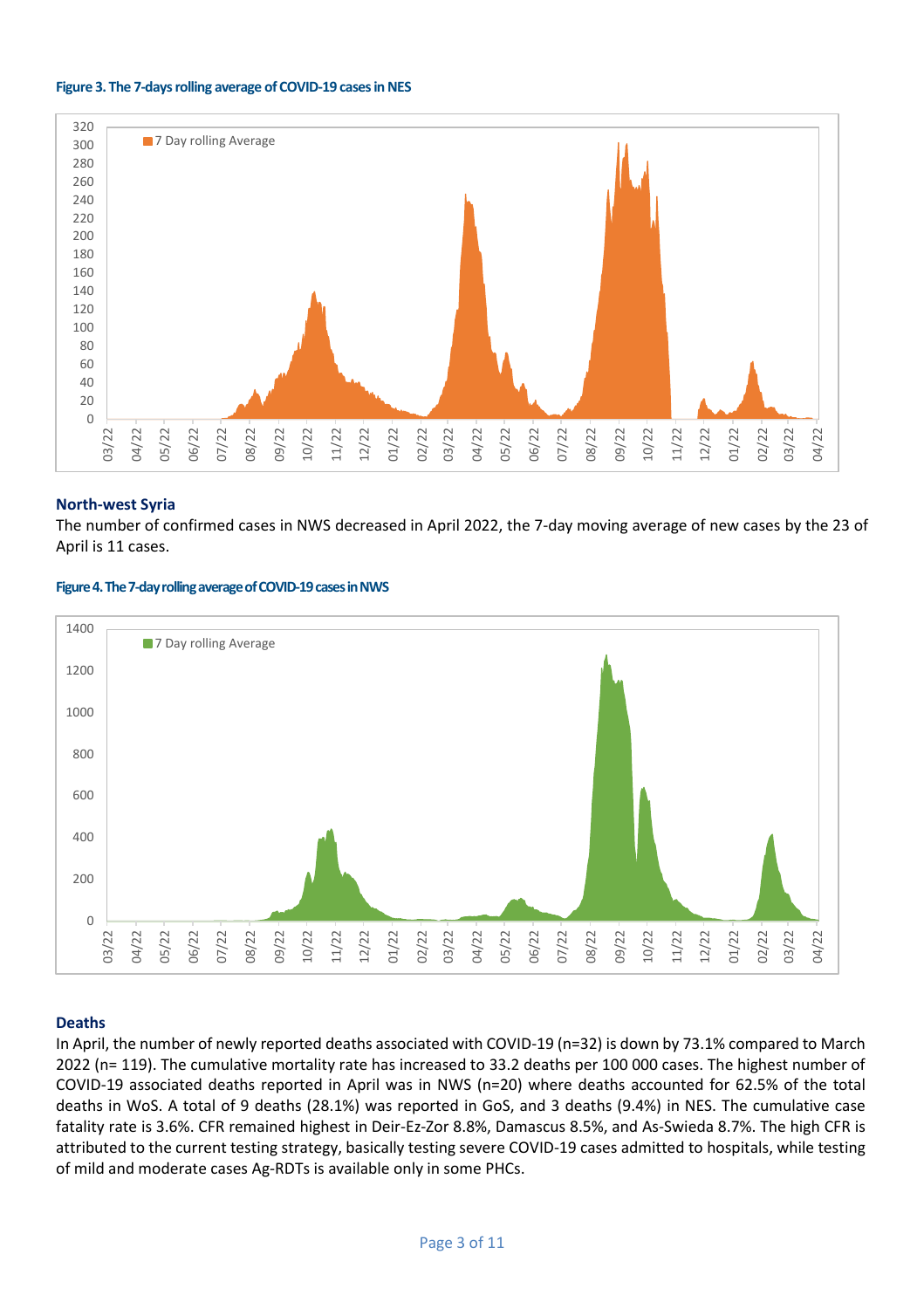#### **Figure 5.The 7-day rolling average of COVID-19 deaths**



#### Table 1. Number of deaths increase/decrease since last month

| 7 182<br>Total COVID-19 related deaths reported to date | 23-day average number of deaths (during reported |
|---------------------------------------------------------|--------------------------------------------------|
| 28-day average number of deaths (during previous month) | month)                                           |

#### **Table 2. Newly reported and cumulative cases of COVID-19 and associated deaths, by region, up to 23 April2022**

| Area                       | New cases in<br>March 2022(%) | Change in<br>new cases<br>Last month $*$ | <b>Cumulative</b><br>cases $(\%)$ | New deaths in<br><b>March</b> | Change in<br>new deaths<br>with last<br>Month * | <b>Cumulative</b><br>deaths $(\%)$ |
|----------------------------|-------------------------------|------------------------------------------|-----------------------------------|-------------------------------|-------------------------------------------------|------------------------------------|
| Government<br>of Syria     | 100 (26.95%)                  | $-91.1%$                                 | 55,795 (28.29%)                   | 9(28.13%)                     | $-86.4%$                                        | 3,150 (43.86%)                     |
| North-east<br><b>Syria</b> | 11 (2.96%)                    | $-93.1%$                                 | 38,571 (19.55%)                   | 3(9.38%)                      | $-75.0%$                                        | 1,573 (21.90%)                     |
| North-west<br><b>Syria</b> | 260 (70.08%)                  | $-95.2%$                                 | 102,878 (52.16%)                  | 20 (62.5%)                    | $-51.2%$                                        | 2,459 (34.24%)                     |
| Whole of Syrial            | 371                           | $-94.4%$                                 | 197,244 (100.0%)                  | 32                            | $-73.1%$                                        | 7,182 (100.0%)                     |

#### Map 1: Total number of COVID-19 cases per 100 000 of the Map 2: COVID-19 related deaths per 100 000 of the **population reported in each governorate, as of 23 April2022 population reported in each governorate, as of 23 April2022**





Page 4 of 11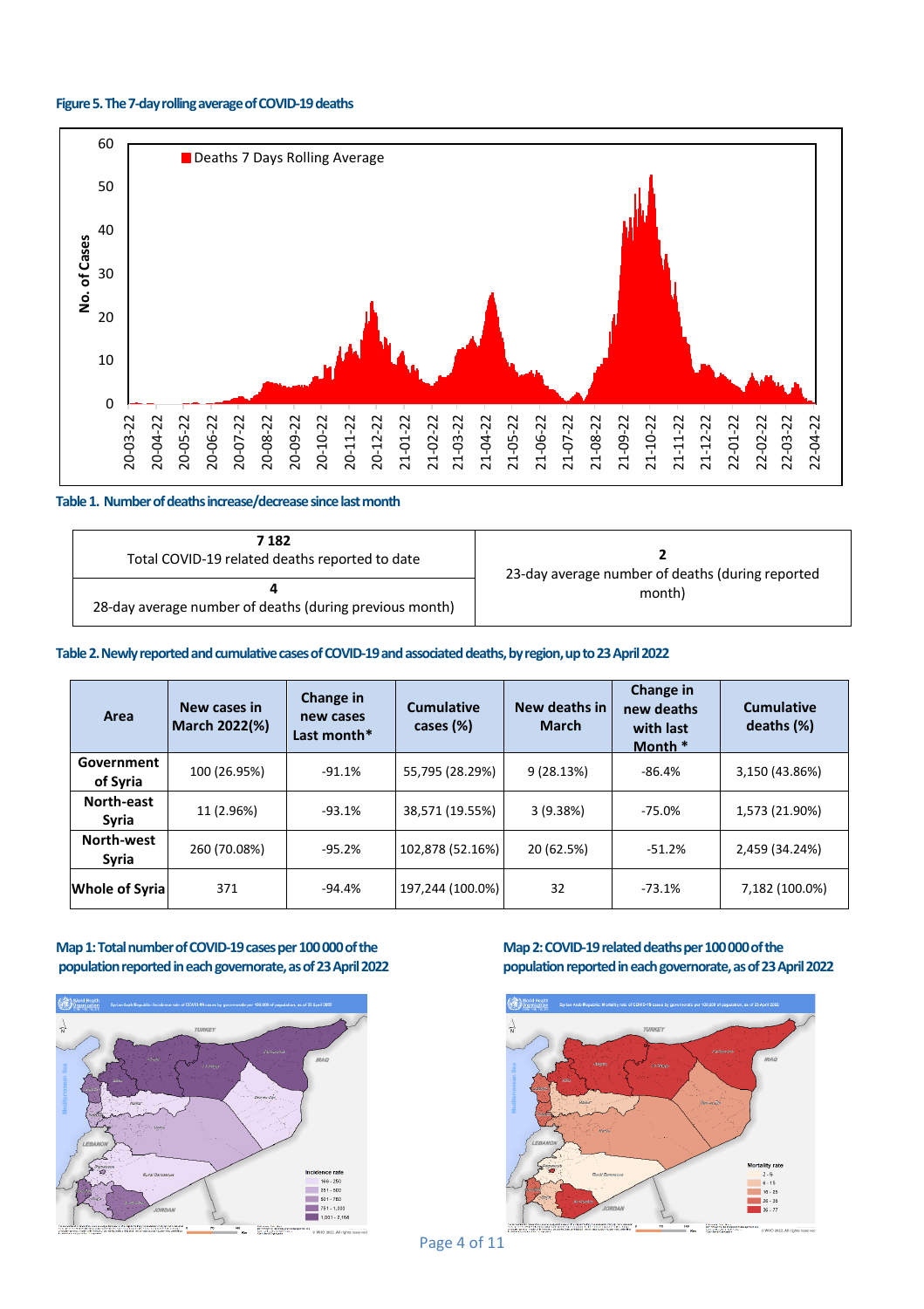#### **Map 3: COVID-19 Laboratory Positivity Rate by governorate, asof 23 April2022**



**Table 3.Positivity Rate increase/decrease since last month** 

Syria had a low incidence levels of community transmission with 1.7 cases/100,000 population/month during April. However, the incidence rates are underestimated due to low tested numbers. The cumulative incidence rate since the start of the outbreak in WoS is 911/100 000 (as of 23 April 2022).

#### **Testing**

the number of PCR tests conducted in April 2022 declined in April by 59.7% (n= 8,085) compared to 20,080 tests in March 2022; 634,068 is the total number of PCR tests conducted in WoS up to 23 April 2022. During April 2022, a total of 1,393 Ag-RDTs were performed at MoH/PHCs, MoE/school health directorate centers and NGOs medical point. Total number of PCR and AG-RDTs tests in April was 9,478 and the monthly testing positivity rate was 3.9% compared to 33.3% positivity rate in March.

| 9,478                                                                 |                                            |
|-----------------------------------------------------------------------|--------------------------------------------|
| Number of tests conducted during reporting month (PCR and<br>Ag-RDTs) | 3.9%                                       |
| 33.3%                                                                 | Testing positivity rate in reporting month |
| Previous average positivity rate                                      |                                            |

#### **COVID-19 Vaccinations**

Vaccination activities continue across Syria at both fixed health facilities and through mobile medical teams in rural areas.

253 818 new doses were administered across Syria during April 2022, and 113 058 individualstook their first dose during the same period.

The Vaccination campaigns are ongoing with all currently available vaccines provided through COVAX and bilateral donations. Accordingly, the available amount is sufficient to cover up to 45.3% of the population.

1 000 500 doses of Astra Zeneca have reached MoH warehouses, in addition to 43 200 doses of Astra Zeneca delivered to NWS.

During Ramadan, WHO supported the implementation of COVID-19 vaccination sessions during Taraweeh and Friday's prayers in about 468 selected mosques, 13 churches, 2 malls and 2 parks.

The new COVID-19 deployment Support (CDS) application was submitted to GAVI, which will support the COVID-19 vaccination in Syria till the end of 2022.

The RCCE team has intensified all efforts through developing Q&As and posters with special messages for boosting vaccination during Ramadan, through:

- Increasing vaccination mobile teams near mosques and sharing Ramadan related messages with the communication mobile staff.
- Meetings the Ministry of Awkaf and sensitizing religious leaders with messages on vaccination.
- Sharing fatwas from Al Azhar Egypt and Islamic Fikha Academy.
- Amplifying video testimonials with faith-based leaders and health influencers.
- Publishing stories and articles in media on the benefits of vaccination (stories of COVID-19 survivors).
- Health partners disseminating messages on vaccination (based on Q&A sent).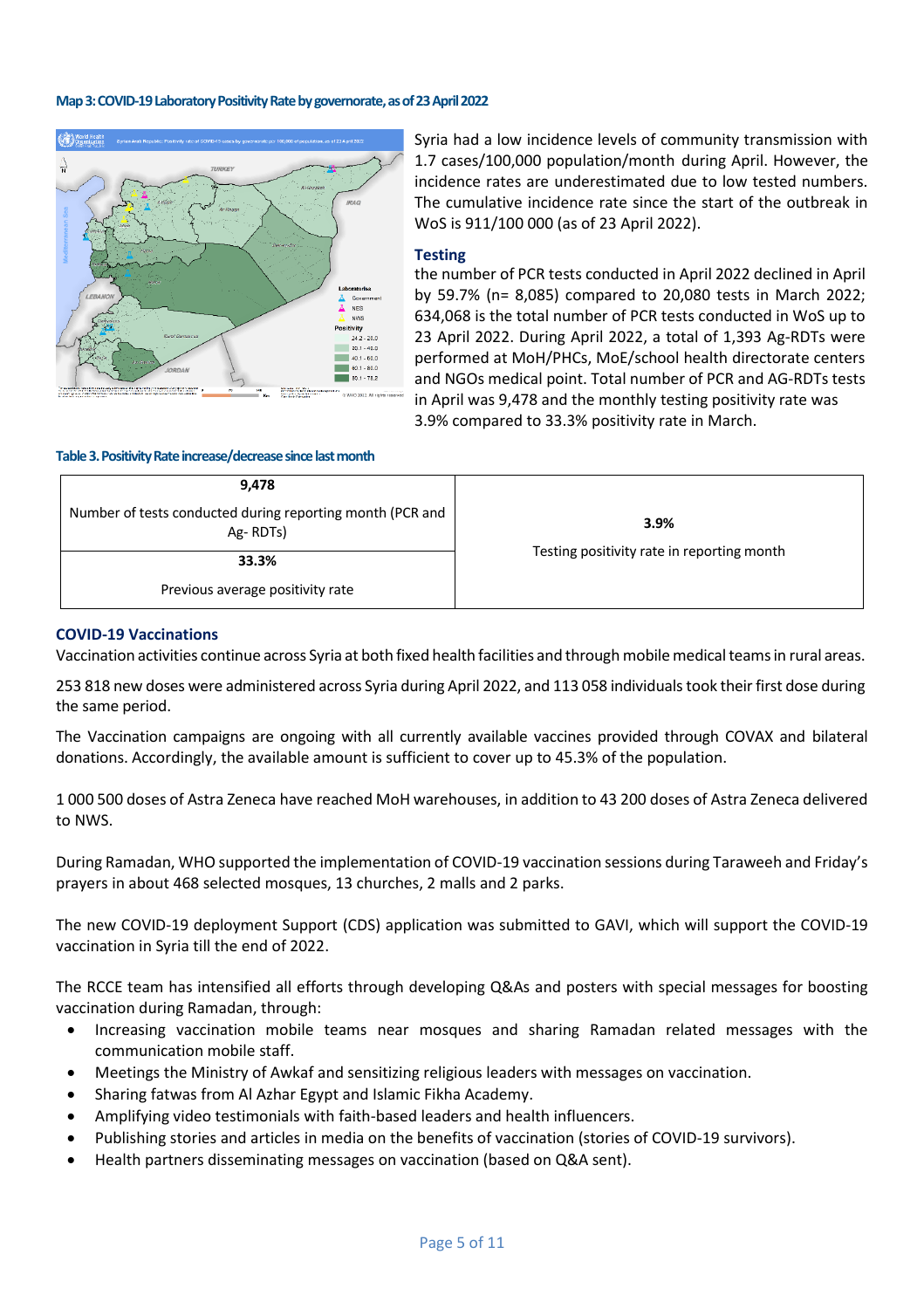#### **Table 4.Overall delivered vaccines since April 2021 till 23 April2022:**

|                  | <b>Type of Allocation</b> | <b>Manufacturer of vaccine</b> | Quantity   |
|------------------|---------------------------|--------------------------------|------------|
|                  | <b>COVAX</b>              | AZ Covishield                  | 1,203,500  |
|                  |                           | AZ/AZD1222                     | 1,318,340  |
|                  |                           | Sinovac                        | 3,307,200  |
|                  |                           | Janssen                        | 3,458,400  |
|                  |                           | <b>Total</b>                   | 9,287,440  |
| <b>GOS</b>       |                           | AZ/AZD1222                     | 368,640    |
|                  |                           | Sinopharm                      | 1,995,000  |
|                  |                           | Sputnik light                  | 250,000    |
|                  | <b>Bilateral</b>          | Sputnik V                      | 100,000    |
|                  |                           | Soberana                       | 20,000     |
|                  |                           | Abdala                         | 20,000     |
|                  |                           | <b>Total</b>                   | 2,753,640  |
| <b>GOS Total</b> |                           |                                | 12,041,080 |
|                  | COVAX                     | AZ Covishield                  | 53,800     |
|                  |                           | AZ/AZD1222                     | 350,400    |
| <b>NWS</b>       |                           | Sinovac                        | 823,200    |
|                  |                           | Janssen                        | 832,800    |
|                  |                           | <b>Total</b>                   | 2,060,200  |
| <b>WOS Total</b> |                           |                                | 14,101,280 |

As per the above table, vaccines received from bilateral agreements represent 20% of the total vaccines received, and the rest 80% were delivered through COVAX.





There is a 39% increase in the average of weekly administered doses of vaccines during March compared to the previous month.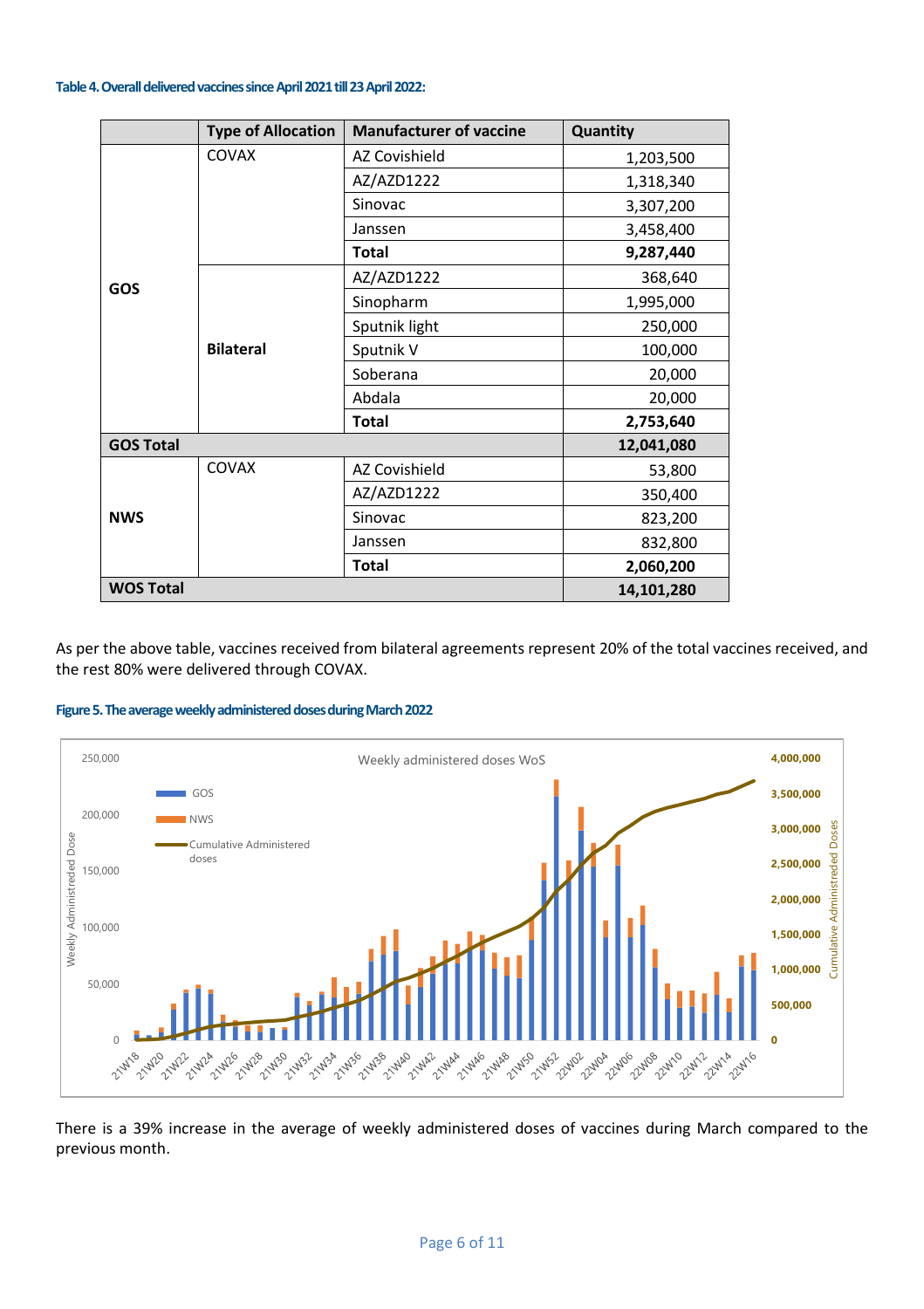# **Vaccination coverage:**

12% of the total population received at least one dose of the vaccine, and only 7.4% are fully vaccinated. A total of 3,677,141 doses of different vaccines was administered and the total number of vaccinated people is 2,463,358.





# **Vaccination coverage per region:**

## **Government of Syria**

| 3,054,035                                              |                                                |
|--------------------------------------------------------|------------------------------------------------|
| Vaccines Administered                                  |                                                |
| 2,065,619                                              | 1,300,805                                      |
| People who received at least one dose                  | People who are fully vaccinated*               |
| 12.7 %                                                 | 0.8%                                           |
| Percentage of the population who received at least one | Percentage of the fully vaccinated population* |
| dose                                                   |                                                |
| 0.5%                                                   | 0.9%                                           |
| Percentage point increase from last month              | Percentage point increase from last month      |

## **North-west Syria**

| 623,106                                                 |                                                |
|---------------------------------------------------------|------------------------------------------------|
| <b>Vaccines Administered</b>                            |                                                |
| 397,739                                                 | 225,367                                        |
| People who received at least one dose                   | People who are fully vaccinated*               |
| 9.3%                                                    | 5.2%                                           |
| Percentage of the population that received at least one | Percentage of the fully vaccinated population* |
| dose                                                    |                                                |
| 0.5%                                                    | 1.2%                                           |
| Percentage point increase from last month               | Percentage point increase from last month      |

# **Whole of Syria:**

| 3,677,141                             |                                  |
|---------------------------------------|----------------------------------|
| <b>Vaccines Administered</b>          |                                  |
| 2,463,358                             | 1,526,172                        |
| People who received at least one dose | People who are fully vaccinated* |
| 12%                                   | 7.4%                             |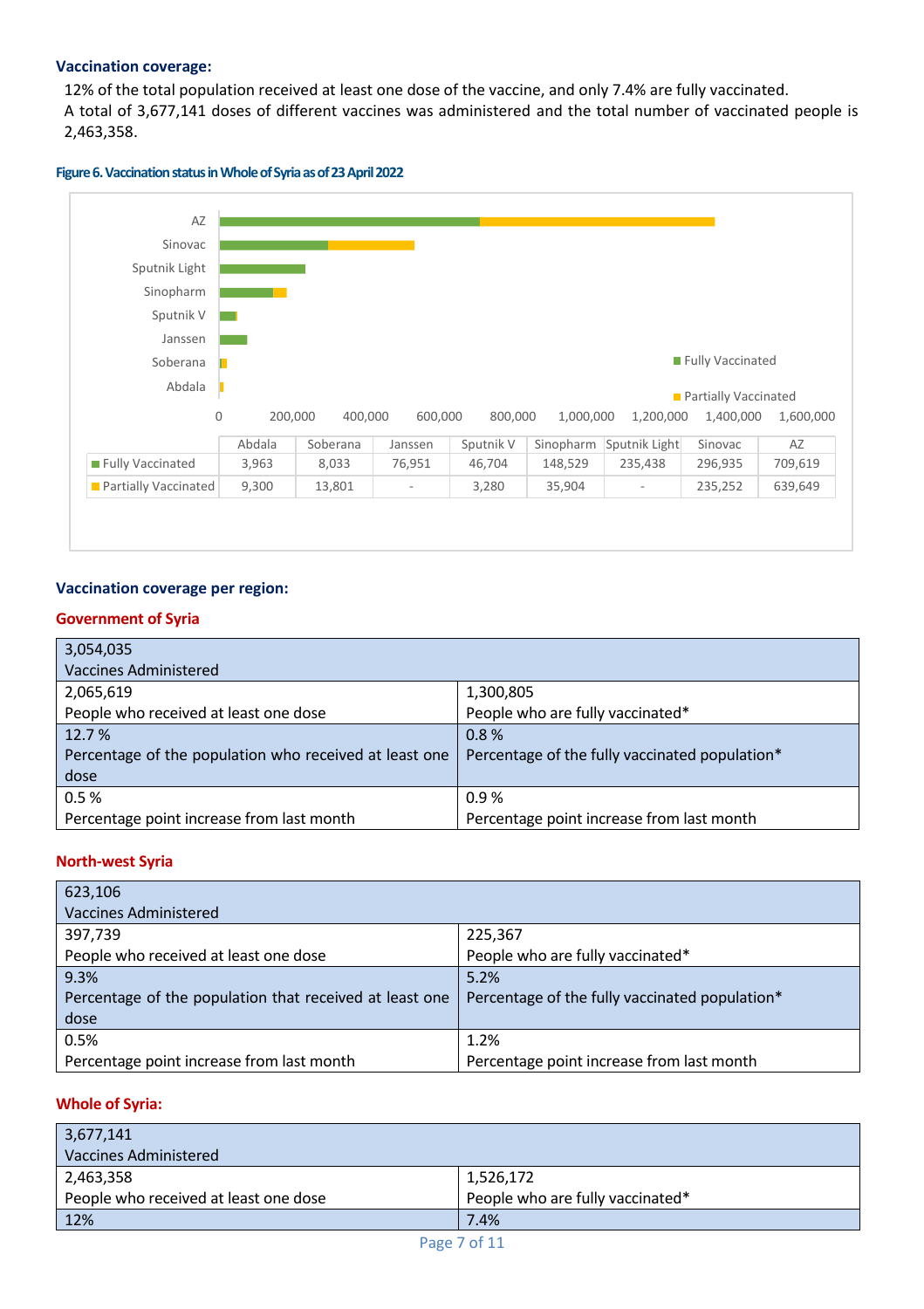| Percentage of the population that received at least one $\vert$ Percentage of the fully vaccinated population*<br>dose |                                     |
|------------------------------------------------------------------------------------------------------------------------|-------------------------------------|
| 0.6%                                                                                                                   | $0.7\%$                             |
| Percentage increase from last month                                                                                    | Percentage increase from last month |

# **WHO Syria operational updates by other pillars**

# **Pillar One: Coordination**

- Completed overview of health service availability, situation and response, including COVID-19, in the south of Syria.
- Initiated and consolidated an internal WHO exercise on reflection of key achievements, including COVID-19, for January-February 2022.
- Prepared key points for RC/HC visit to Nordic states as part of pre-Brussels Conference preparations, including COVID-19.
- Prepared a quarterly overview of health sector supported capacity building events for Quarter 2 of 2022.
- On 26 April, conducted a regular national health sector coordination meeting in Damascus. One of the agenda items was COVID-19 related situation.
- Followed up with respective focal points on preparations for the Brussels side event, including advocacy on COVID-19.
- On 19 and 26 April, attended and provided health sector updates (including COVID-19) during Roj camp monthly operational meeting (18 April), NES Formal and Informal Camps Coordination Meeting (25 April 2022) and Al-Hol camp weekly camp coordination meeting.
- On 21 and 28 April, organized and facilitated the Al-Hol camp health sector coordination meeting.
- On 27 April, organized and facilitated the Sub-national health sector coordination meeting for Qamishli Hub.

# **Pillar Two: Risk communication and community engagement**

- To scale up vaccination services and generate more vaccine demand, during the month of Ramadan, vaccination teams have provided vaccination services during Friday prayers and in the evenings during Tarawih. More than 460 mosques and 13 churches were targeted across different Syrian governorates, with a special focus on NES.
- To scale up vaccination rates in northeast Syria, WHO and UNICEF mutually engaged with the Directorates of Health in Al-Qamishli and Al-Hassakeh, as well as the Ministry of Endowment to address faith-based leaders and discuss vaccine-related issues. The sessions were mind-changing to some people who were hesitant to take the vaccine and were later convinced and became pioneers within societies.
- COVID-19 vaccine acceptance was monitored, testimonials were collected, and initiatives were documented.
- To emphasize the significance of vaccines for everyone, testimonials of WHO staff were recorded and shared over social media platforms highlighting the importance of vaccines in maintaining good health including elderly and healthcare workers.
- To scale up RCCE activities in Syria, WHO, UNICEF and MOH conducted a meeting to discuss ongoing RCCE activities and measures to be taken to generate more vaccine demand.
- To raise awareness and understanding about health risks related to COVID-19, the mental health campaign, launched on 3 April, continues to convey health awareness messages about the importance of COVID-19 vaccination in parallel with addressing how to manage different mental health issues. The target of this campaign is school-aged children and parents in different Syrian governorates.
- WHO, in coordination with the Ministry of Education, launched a 20-day campaign targeting school-aged children and parents in Syria to train them on how to manage mental health issues, understand health risks related to COVID-19 and highlight the importance of COVID-19 vaccination.

## **Pillar Three: Surveillance**

- WHO continues to support MoH to conduct active case finding visits in 14 governorates at prioritized sites and new sites; namely, private hospitals, high-risk groups, such as elderly in care institutions, imprisoned individuals, and IDPs in camps and shelters. Those weekly visits will entail sample collection, testing with COVID-19 Ag-RDTs for suspected cases and orientation for medical staff about COVID-19 case definition, and COVID-19 vaccines advantages to build trust and reduce hesitancy among health care workers.
- WHO continues to support the operations of 101 RRTs in 14 governorates by securing the transportation, and shipping the COVID-19 samples from Dara'a, Qunitera, As-Sweida, and Deir-Ez-Zor to the central reference lab.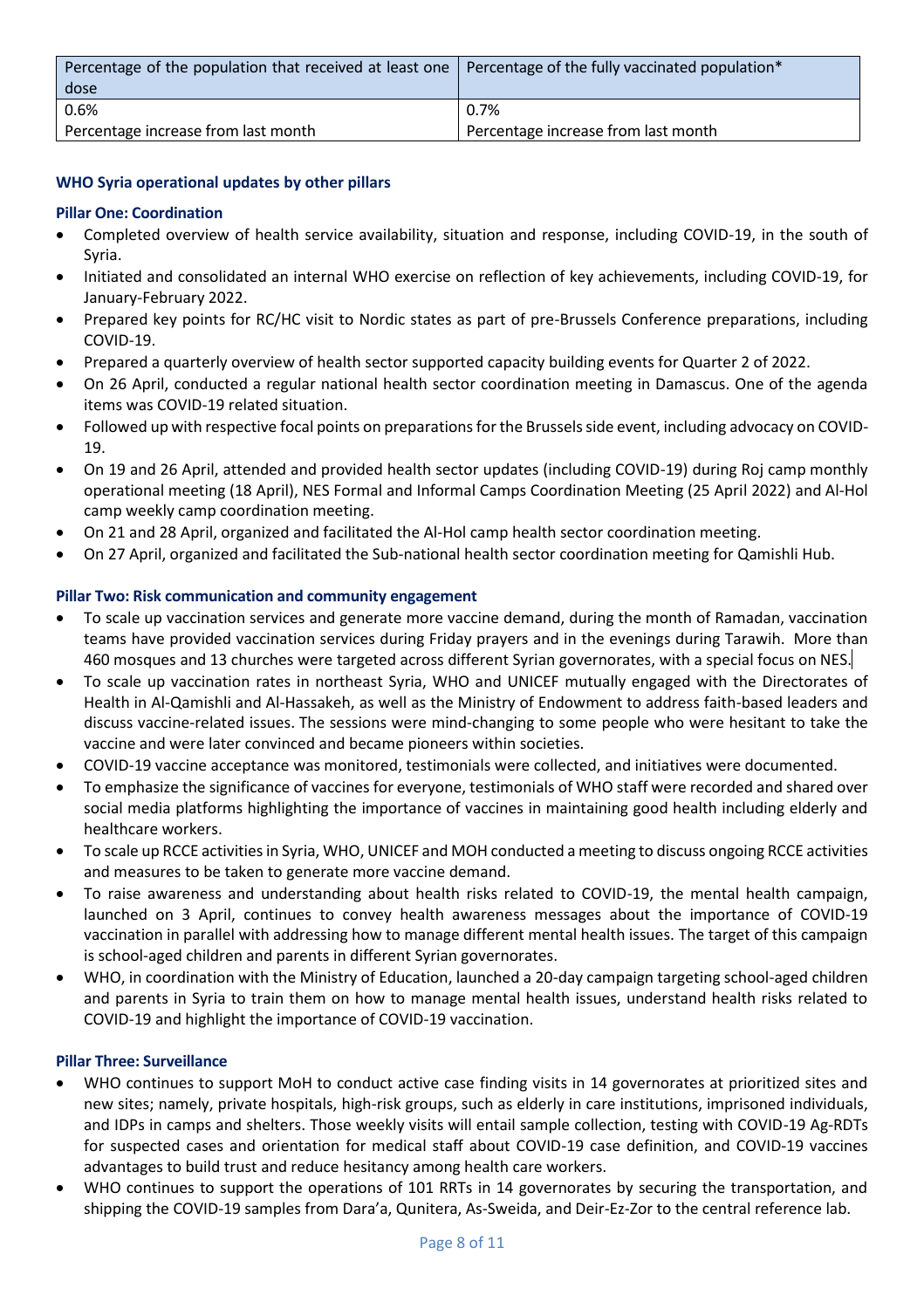- Supported MoH central RRT to conduct a field visit to Dar'a to investigate the outbreak of acute diarrhea which was reported on 25 March 2022 with 444 cases in two neighborhoods (Al-Qousor and Al-Sabel). The outbreak was linked with the contamination of drinking water with sewage, lab results of water samples showed bacterial contamination with E-Coli and Salmonella.
- Conducted a meeting with EWARS relevant officers at MoH to discuss the evaluation of EWARS by MoH and WHO/CO.
- Continue to support sample collection and testing for SARI cases admitted to influenza sentinel hospitals, combine the data and report influenza data on EMRO platform (EMFLU).
- Expand influenza surveillance in two hospitals, the pediatric hospital in Damascus, and Al-Qoutifa hospital in rural Damascus.
- Supported a meeting for the members of the National Influenza Committee and focal points in the sentinel hospitals to follow up on the influenza programme updates and progress.
- Printed and provided MoH with 50 copies of the National Influenza Preparedness Plan 2022-2023.
- Obtained MoH approval on Syria enrolment to the Global Surveillance of Antimicrobial Consumption component of GLASS (GLASS-AMC), and nomination of MoH focal point for GLASS-AMC.

# **Pillar Four: Points of entry, international travel, and transport**

• WHO and UNHCR conducted a meeting to follow up on the process of establishing and equipping five additional medical points of entry in Jisr Al Qamar and Dabousiya in Homs, Areeda in Tartous, Kasab in Lattakia, and Nasib in Daraa.

# **Pillar Five: Laboratories and diagnostics**

• On 26 April, WHO completed the delivery of lab supplies and equipment to Deir-ez-Zor newly established laboratory. However, equipment installation and calibration will be completed by end of May. During this period, additional laboratory technicians will be trained as MoH has identified new 11 technicians.

# **Pillar Six: Infection prevention and control**

- Follow up with MOE on the required support needed for the students coming from the cross-line and cross-border for their final exams. WCO will support with IPC/PPE supplies.
- Follow up with EMRO on the upcoming joint meeting with MOH counterparts to discuss the way forward to adopt the updated EMRO surveillance form for severe acute respiratory syndrome (SARS-CoV2) infections among healthcare workers. The overall goal is to protect healthcare workers in the region; provide a standardized methodology to implement a national hospital-based surveillance systems for early detection and timely reporting of the COVID-19 infected HCWs; the detection of hospital outbreaks for the infected HCWs; assess vaccination coverage for COVID-19 among suspect and infected HCWs; utilize the data for COVID-19 prevention of transmission and provide capacity building to national teams on surveillance of HCW infection.
- Coordinate with MOH counterparts and health stakeholders on capacity building needs with focus on IPC standard measures and patient safety in the context of COVID-19, targeted HCWs and front liners from isolation centers, public health laboratories, PHC, MOE and NGOs. Activities to be launched in mid-May.

## **Pillar Seven: Case management, clinical operations, and therapeutics**

- The total number of the ambulances donated recently by WHO is 20 distributed as following: ten delivered to SARC, eight to MOH and two to MOHE.
- SARC ambulances will be distributed to the following governorates: Damascus 2, Al Hassakeh 2, Ar-Raqqa 2, Deir-ez-Zor - 1, Lattakia - 1, Aleppo – 1, Homs - 1. For MOH, Deir-ez-Zor - 3, Aleppo - 3, and Ar-Raqqa - 2, as for MOHE the ambulances will be delivered to Al Baath University Hospital.
- Over 56 673 treatments of life-saving medicines and 255 trauma medical kits were delivered to health partners in Damascus, Aleppo, Hama, Homs, Ar-Raqqa, Al-Hassakeh Lattakia and Tartous. These deliveries are part of enhancing the capacity of public health facilities for timely and appropriate response to COVID-19 cases.
- 50 persons with disabilities benefited from different types of assistive devices that were delivered to health partners in Homs and Hama.

# **Pillar Eight: Logistics and operations**

• In April 2022, WHO provided approximately 122 tons of medical and lab supplies, kits, and equipment to 11 governorates with a total value exceeding USD 2.2 million. They were distributed to the Ministry of Health DOHs in different governorates, MOHE and MOE-affiliated health facilities, NGOs, INGOs, and SARC.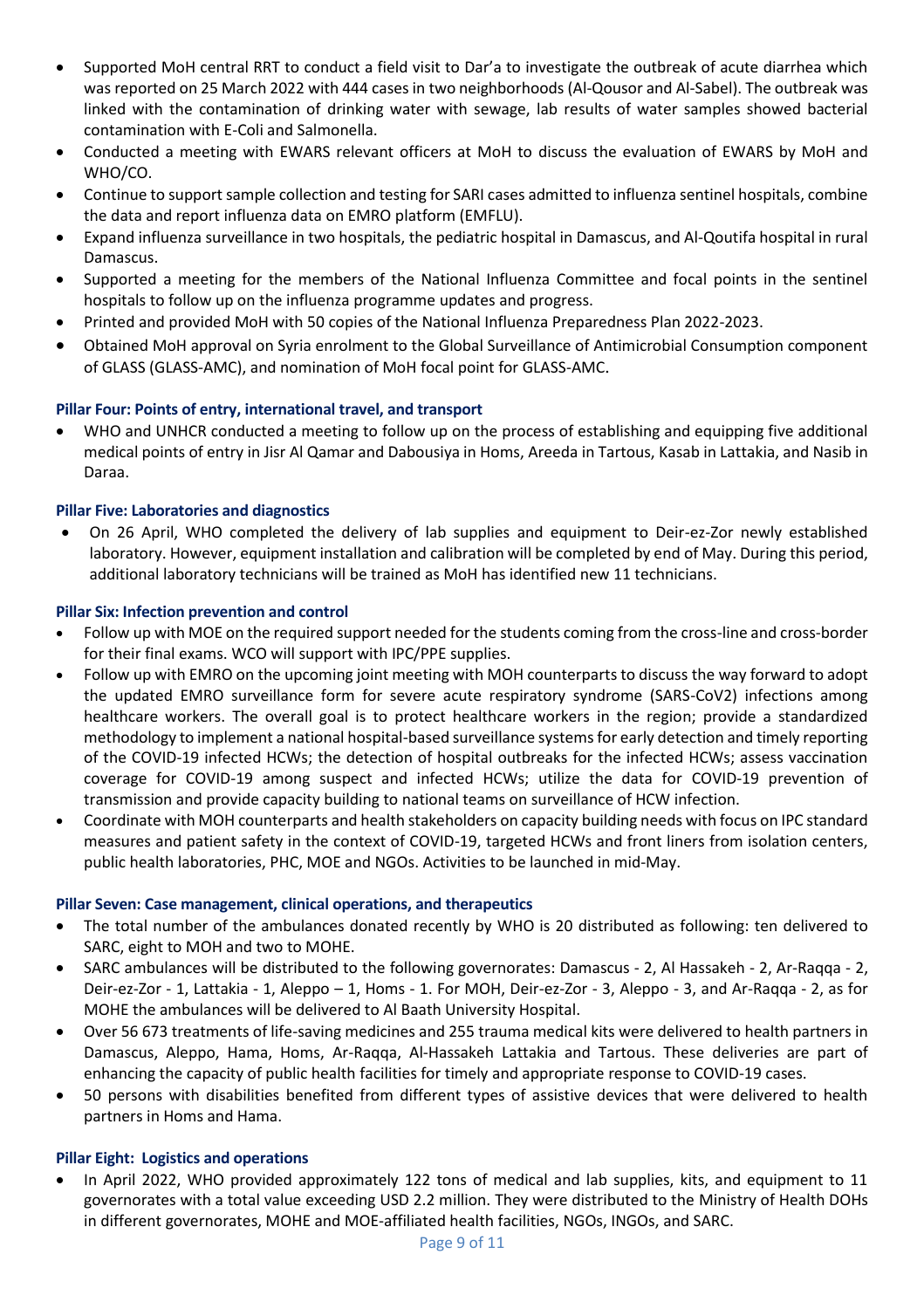- The Digital Mammography X-Ray Machine for SARC has been received and delivered to SARC Al Zahera hospital.
- The Digital Mammography X-Ray Machine in favor of Harasta National hospital (IMS GIOTTO CLASS 3D READY 30010-00 + Colenta HighCap XP printer) will be received on 8 May 2022 in WHO WH.
- MOFA exemption for 2 Scanners/Spiral Computed Tomography in favor of Harasta national hospital and Al Assad hospital in Deir-Ez-Zor was obtained. GL was provided on 26 April and the ETA is on 15 May.
- Handed over 20 ambulances as follows: 2 for MOHE, 10 for SARC and 8 for MOH.
- Three crossline shipments (one road convoy with two trucks in total and two airlifts) have been delivered to Northeast Syria in April 2022 with a total weight of 13,400 kg. It included different types of scales for paediatricmedicines-VIRAL RNA EXTRACTION KIT-Lab, Supplies-Suction, pump-Thermometer infrared, RDT COVID, medicines and vaccines in favor of Qamishli national hospital in Al Hassakeh DOH and Qamishli hub.
- The supplies under the Embassy of Poland donation have been received in WHO WH on 24 and 28 April 2022. The total value of the donation is around 340,000 USD and the shipping cost is covered by WHO. The shipment included ventilators, patient beds, oxygen supplies, essential medicines to enhance the response to COVID-19 case management, and lifesaving medicines sufficient to provide about 71,067 treatments.

# **Pillar Nine: Maintaining essential health services and systems**

- A total of 40 071 mhGAP consultations were provided during the first quarter of 2022, in addition to 37 660 psychosocial counselling provided at public health facilities. A total of 1 527 specialized psychological interventions and 167 awareness raising sessions were also implemented.
- WHO supported 65 194 mental health consultations and comprehensive services through 6 current implementing partners across the country in 120 sub-districts. MH experts are assessing NGO human resource capacities at the hubs level and setting priorities to ensuring that mental health services and the capacity building activities are ongoing.
- The wide national campaign that was launched on 3 April in cooperation with the MoE/ health directorate is still ongoing. Around 2261 schools were reached through 140 multidisciplinary teams and 6893 cases were identified and managed. The goal of this campaign is to combat and prevent bullying behaviours as well as to address coping positively with exams anxiety for students and parents while promoting COVID-19 vaccination and raising awareness about COVID 19 preventive measures. The campaign will be concluded by the end of April.

## **SYRIA COVID-19**

## **Travel Updates & Requirements** (as of March 2022, Source MOH)



#### **Technical guidance and other resources**

- [WHO Syria Site](http://www.emro.who.int/countries/syria/index.html)
- WHO [technical](https://www.who.int/emergencies/diseases/novel-coronavirus-2019/technical-guidance) guidance